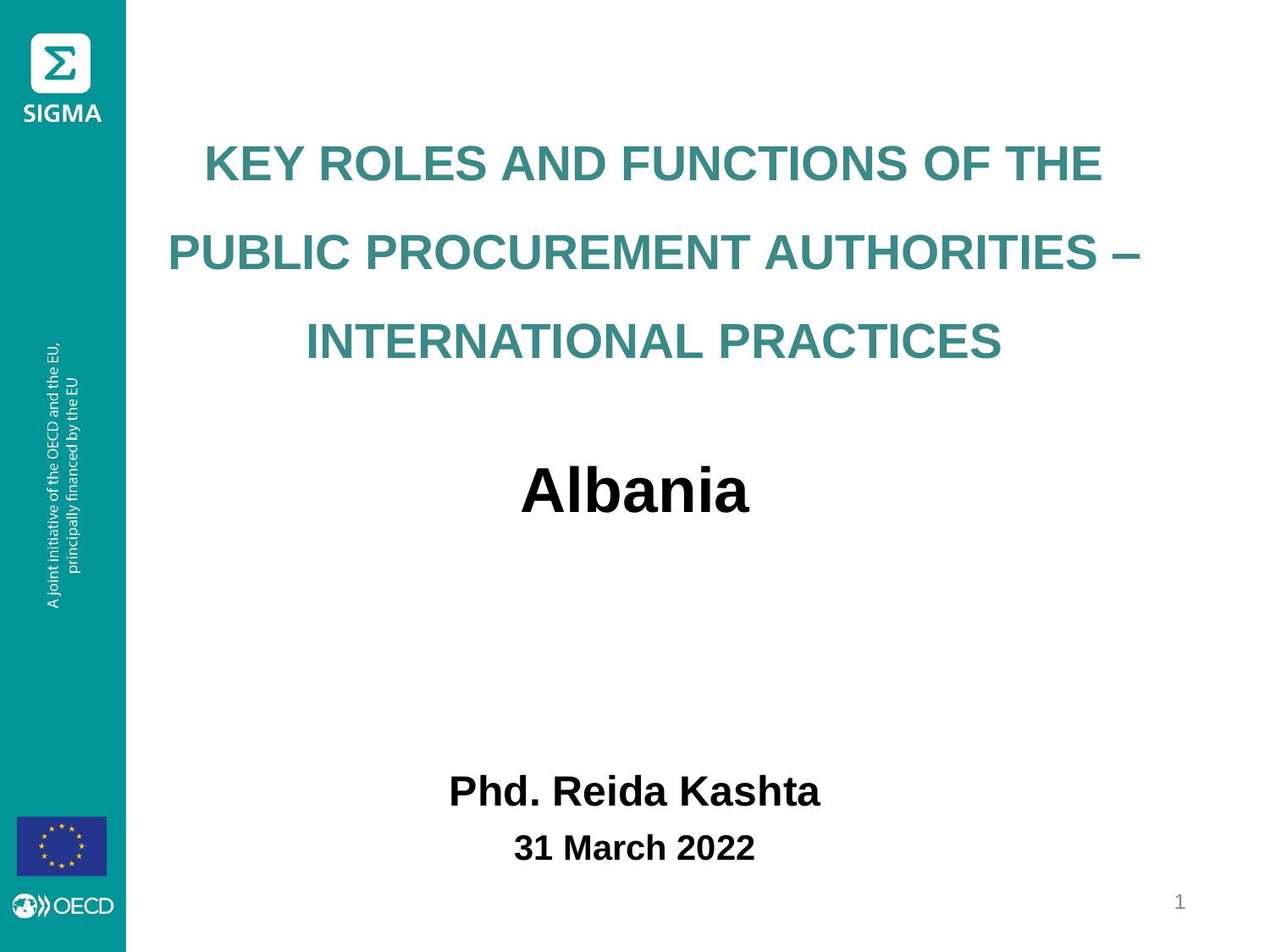

#### **Public Procurement Agency-Albania**

- Established for the first time in 1995 (following the adoption of the first PPL no. 7971, of date 26 July 1995);
- Central Institution, under Prime Minister authority (currently operating on the basis of a new PPL 162/2020);
- PPA is chaired by the General Director (PPA in Albania is not a collegial institution)
- PPA General Director is appointed by Prime Minister and is part of the Top Level Corp of civil servants.

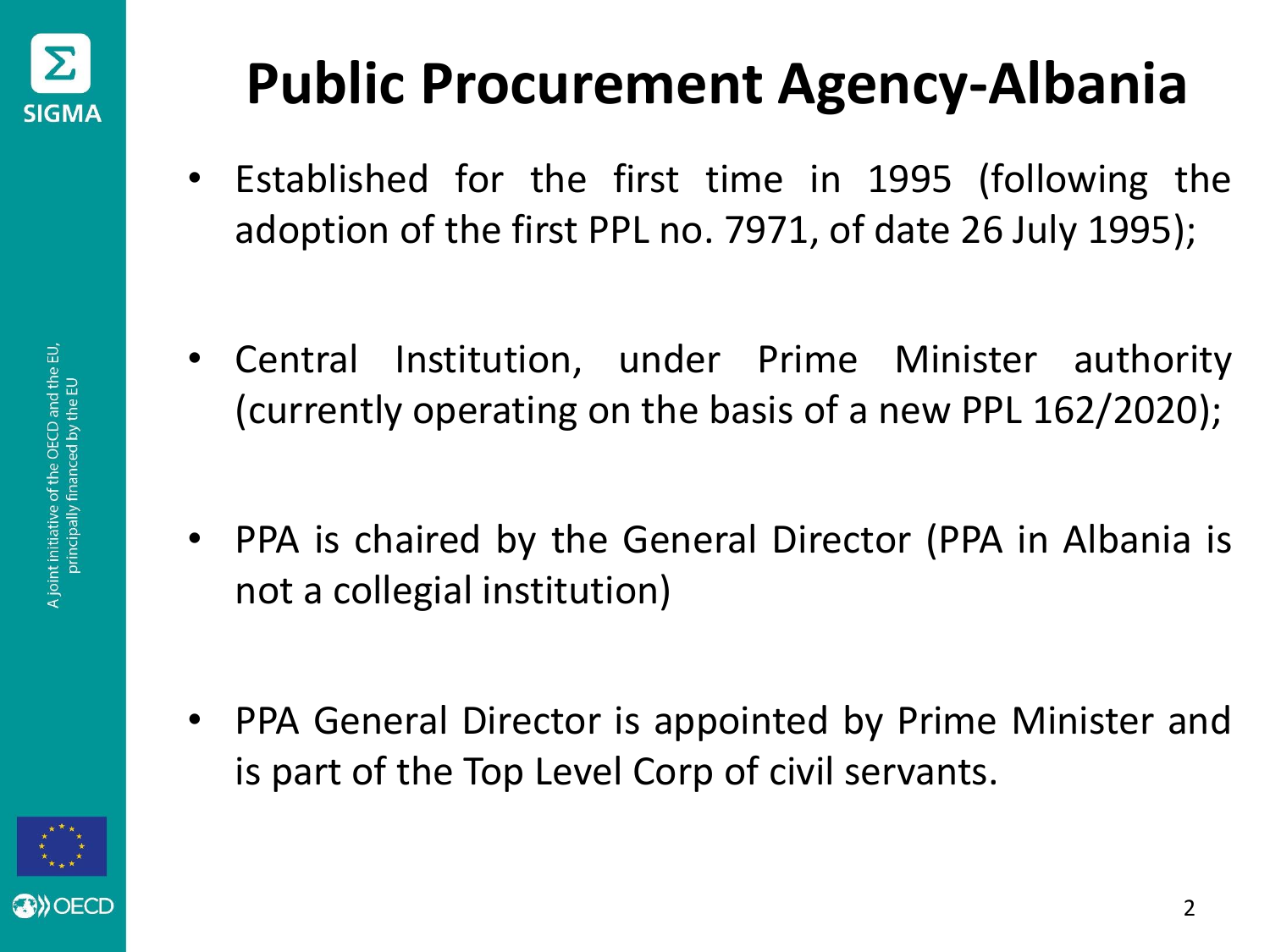

❖ Actual staff: 44 employees working in 5 different units:

- 1. Legal and Procedures Monitoring Unit;
- 2. Coordination and Contract Monitoring Unit;
- 3. Integration and Implementation of Strategic Policies Unit;
- 4. Data Management and Publication Unit;
- 5. Support Services Unit**.**

#### **Web address: https://www.app.gov.al**

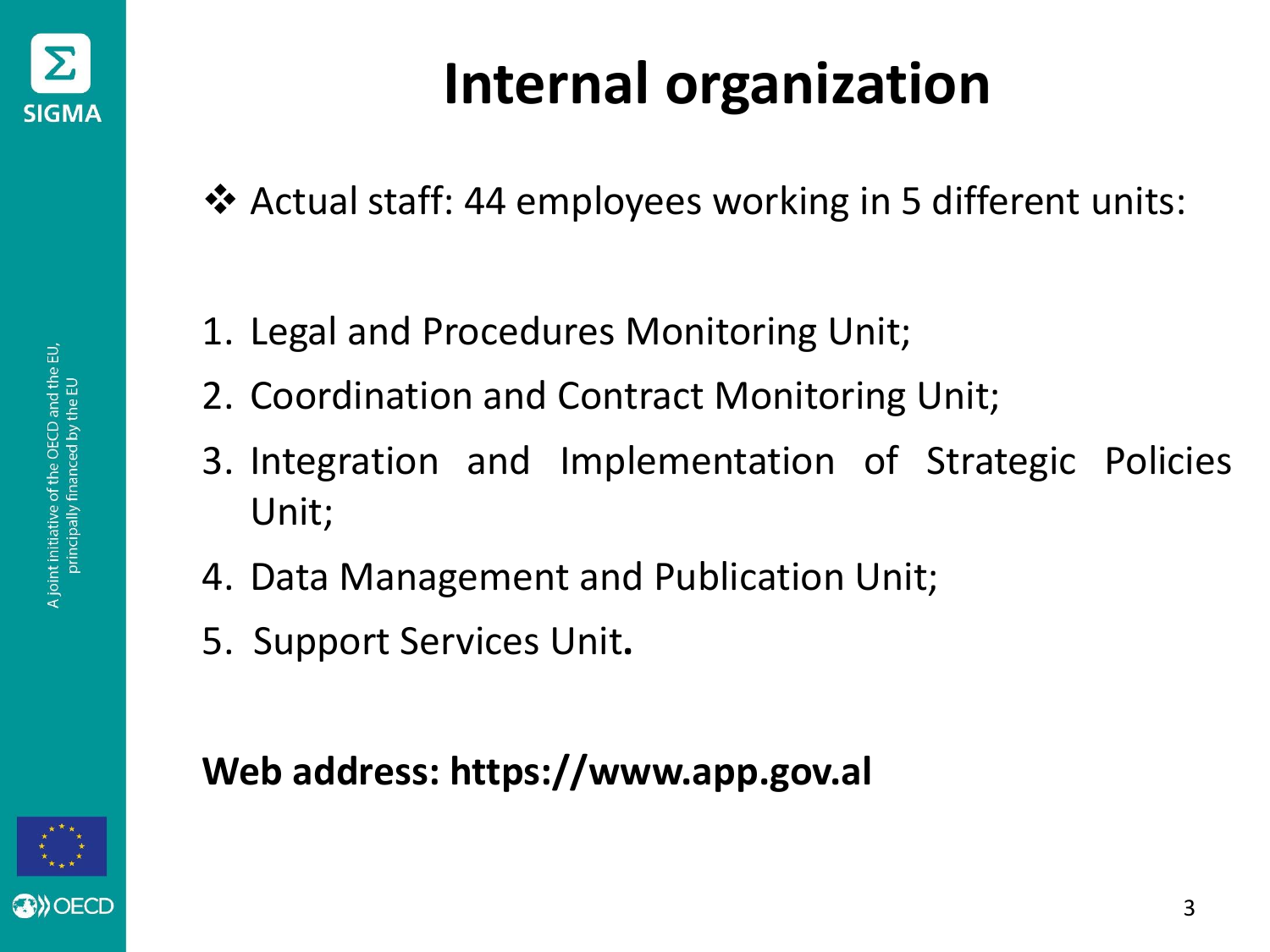

- **1995 – 2010 PPA** had regulatory, monitoring and review competences as well.
- **Since 2010** PPA has no more review competences (exercised by Public Procurement Commission).
- The PPL of 2020 (applicable as of 2021) provided for the first time the competences to monitor contract execution.
- Gradual increase of the staff from 23 to 44.

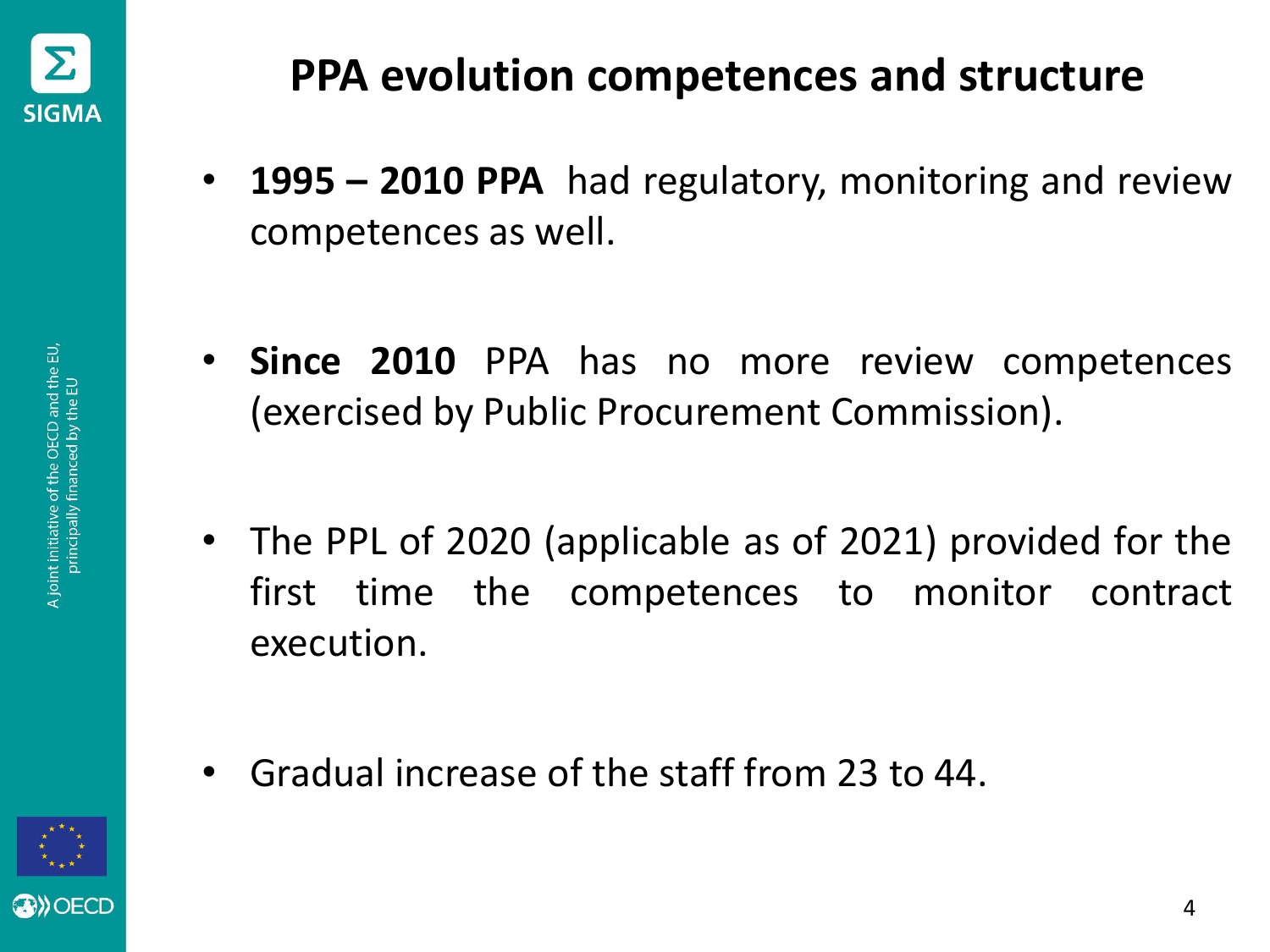

## **Areas of competences**

- PPA has competences provided in 4 laws, in the following sectors:
- $\triangleright$  Full regulatory and monitoring competences in classic public procurement procedures (Public Procurement Law);
- ➢ Publication and monitoring competences in defense and security procurement system (Law on Defense and Security Procurement Procedures;
- ➢ Publication and monitoring competences in concessions and public-private partnership procedures (Law on Concessions and PPP);
- ➢ Publication and monitoring competences in public auctions procedures (Law on Public Auctions).

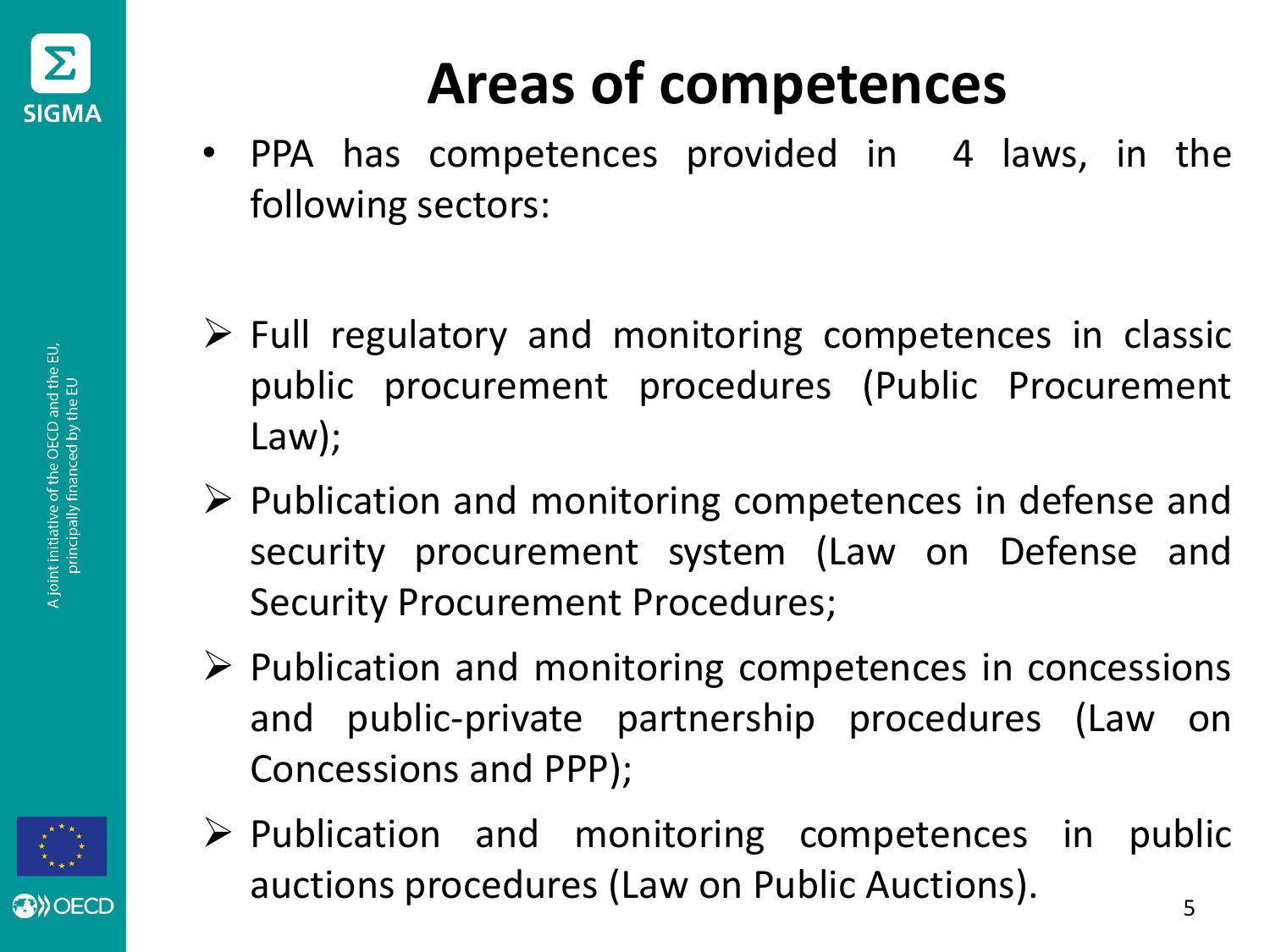

#### **PPA competences on classic public procurement**

The Public Procurement Agency performs the following functions:

- submits (to the Prime Minister) legal and sub-legal proposals on public procurement;
- issues decisions, guidelines and recommendations for the proper implementation of the legal framework on public procurement;
- adopts, by a decision, the standard tender documents,;

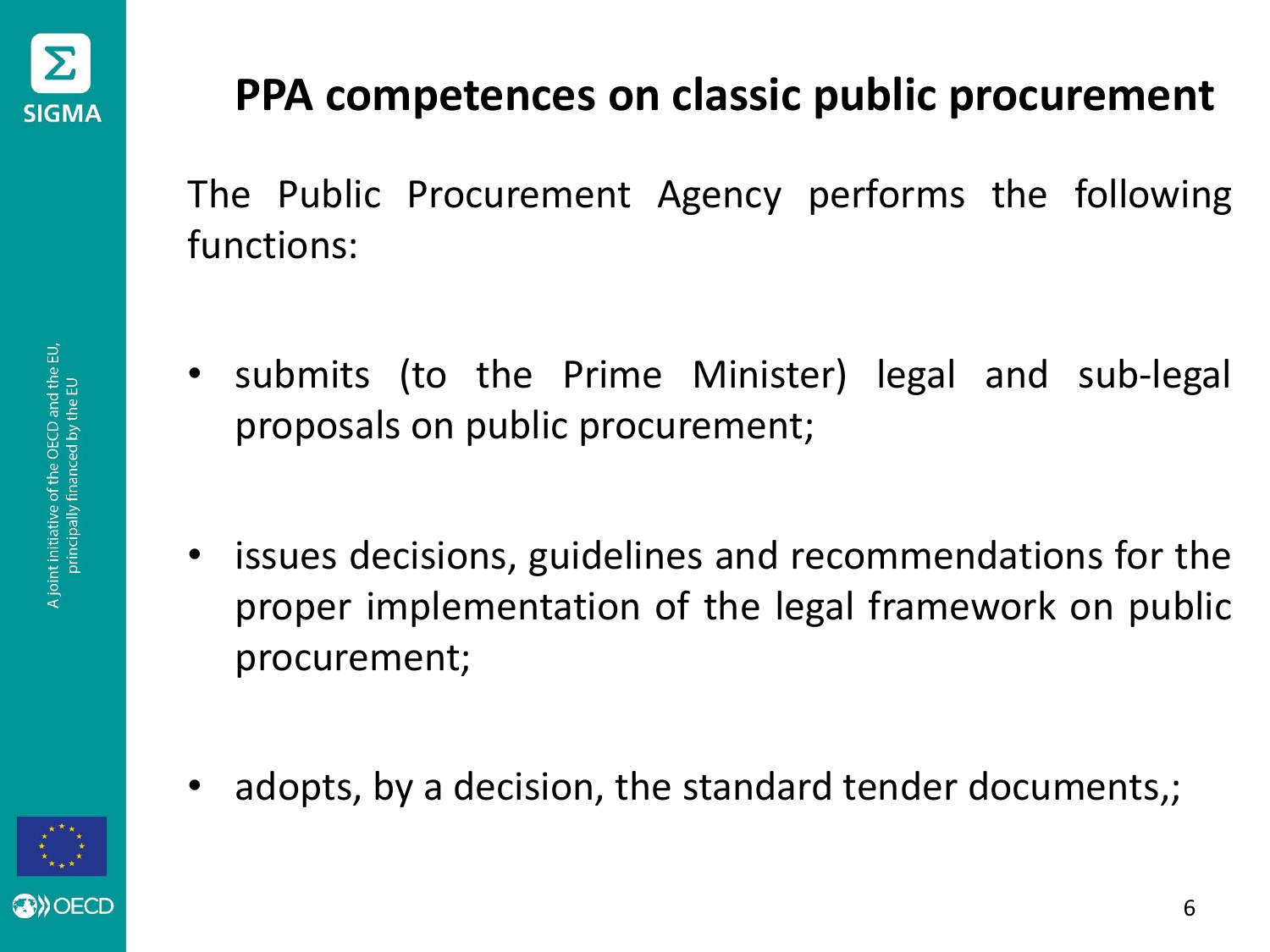

- provides advice and assistance in the field of public procurement,
- verifies the proper implementation of public procurement procedures:

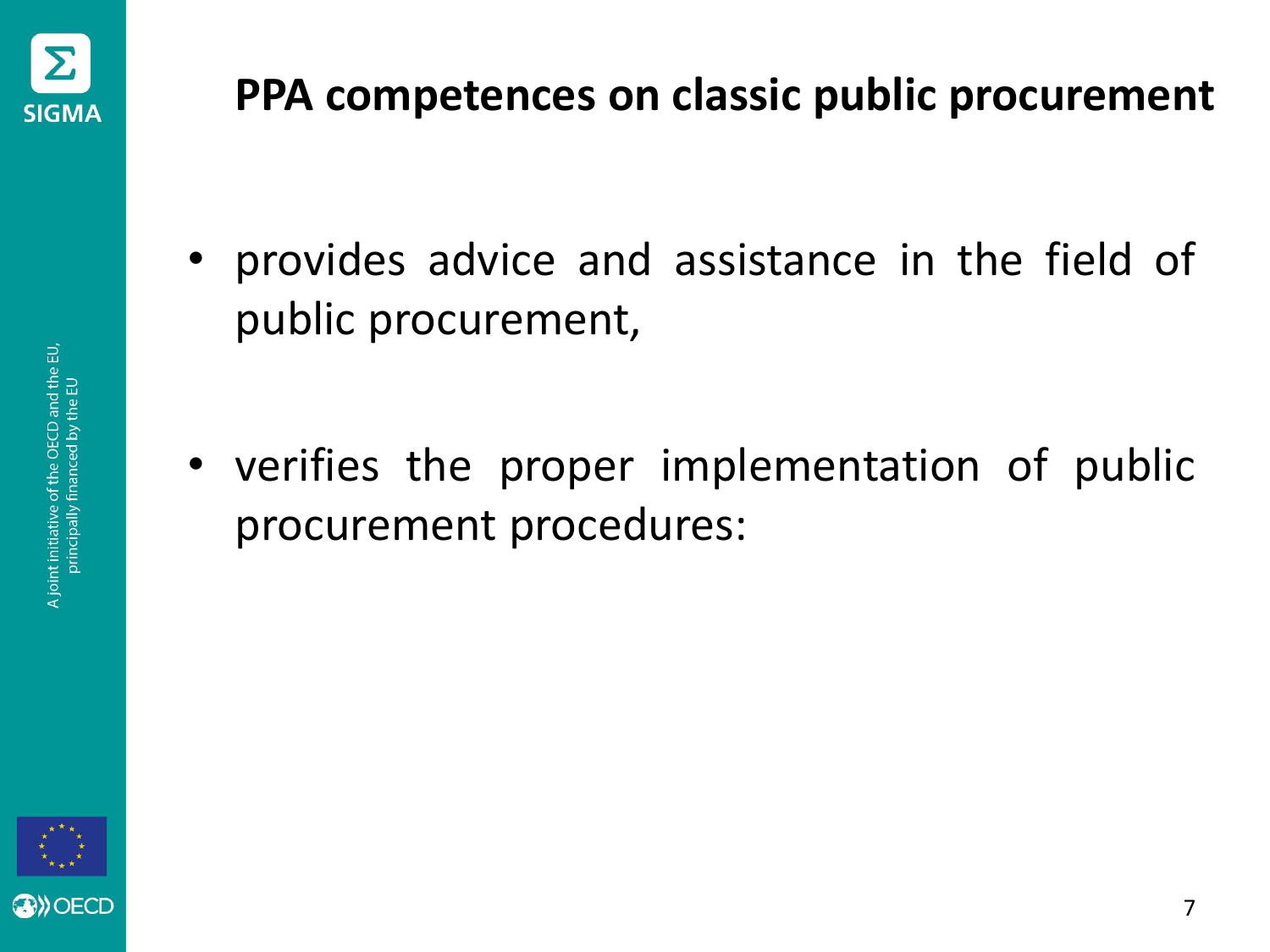

- monitors the contracts execution based on periodic reports of contracting authorities or entities;
- imposes fines according to the provisions of PPL, or proposes to the head of the contracting authority or body or higher bodies disciplinary measures for individuals of contracting authorities or entities, who have committed these violations;

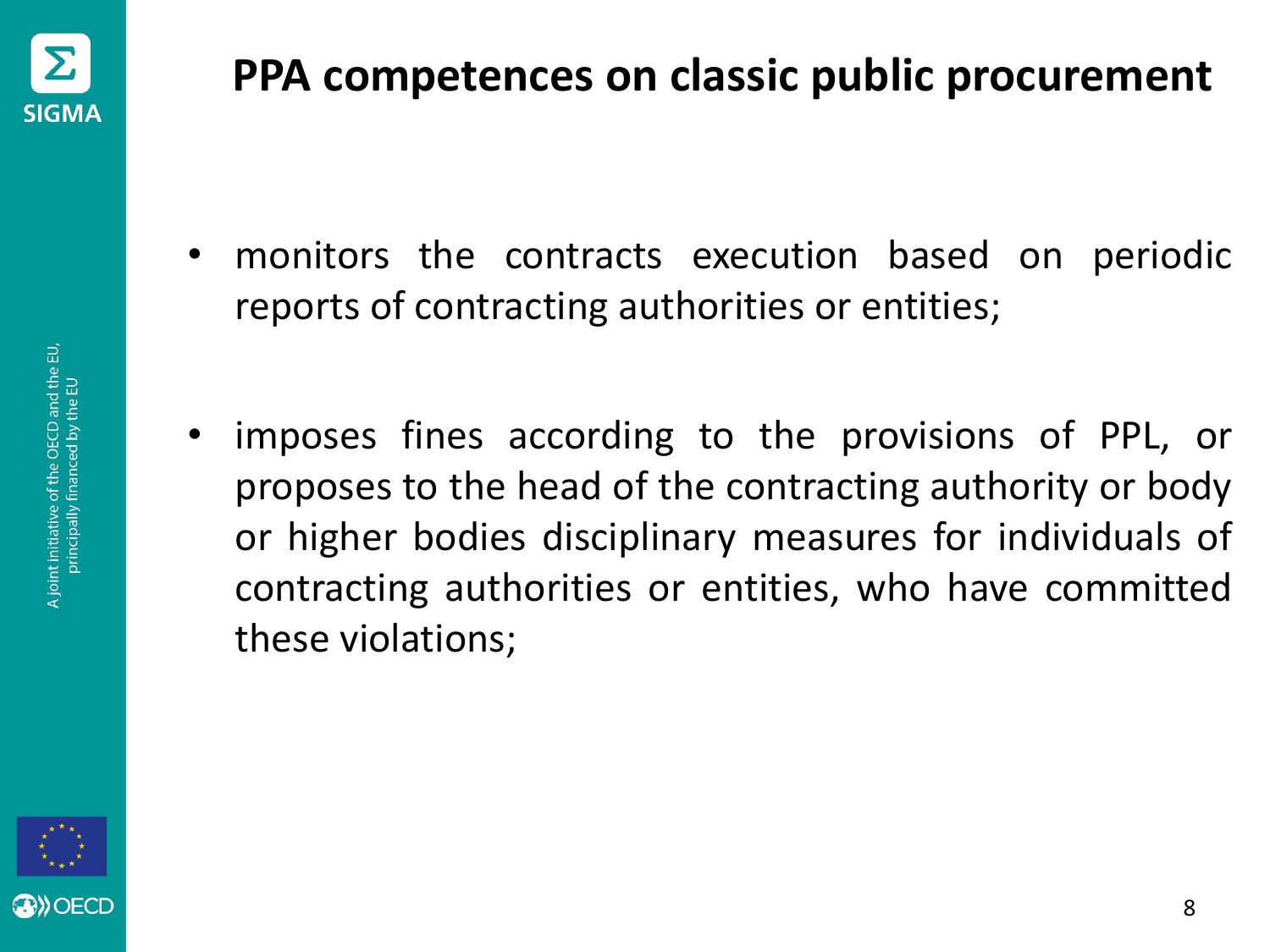

- excludes an economic operator from the right to be awarded public contracts;
- manages the database of procurement procedures in the electronic procurement system;
- analyses public procurement data and prepares statistical reports;

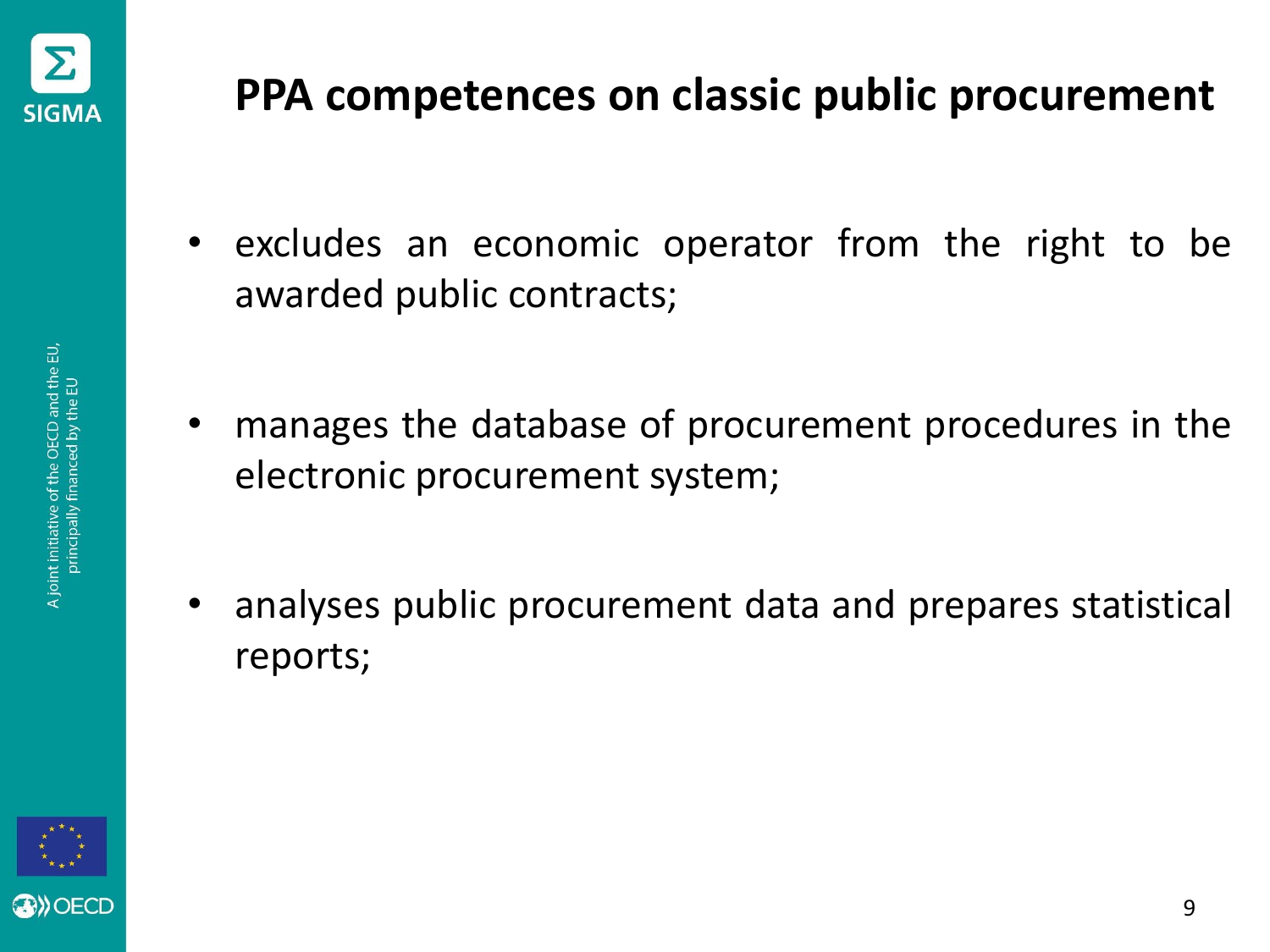

- cooperates with international institutions and other foreign entities on issues that relate to the public procurement system;
- plans and coordinates foreign technical assistance to Albania in the public procurement sector;
- cooperates with the institutions responsible for providing training for public institutions, in order to build institutional capacities and professionalize the public procurement system in general;

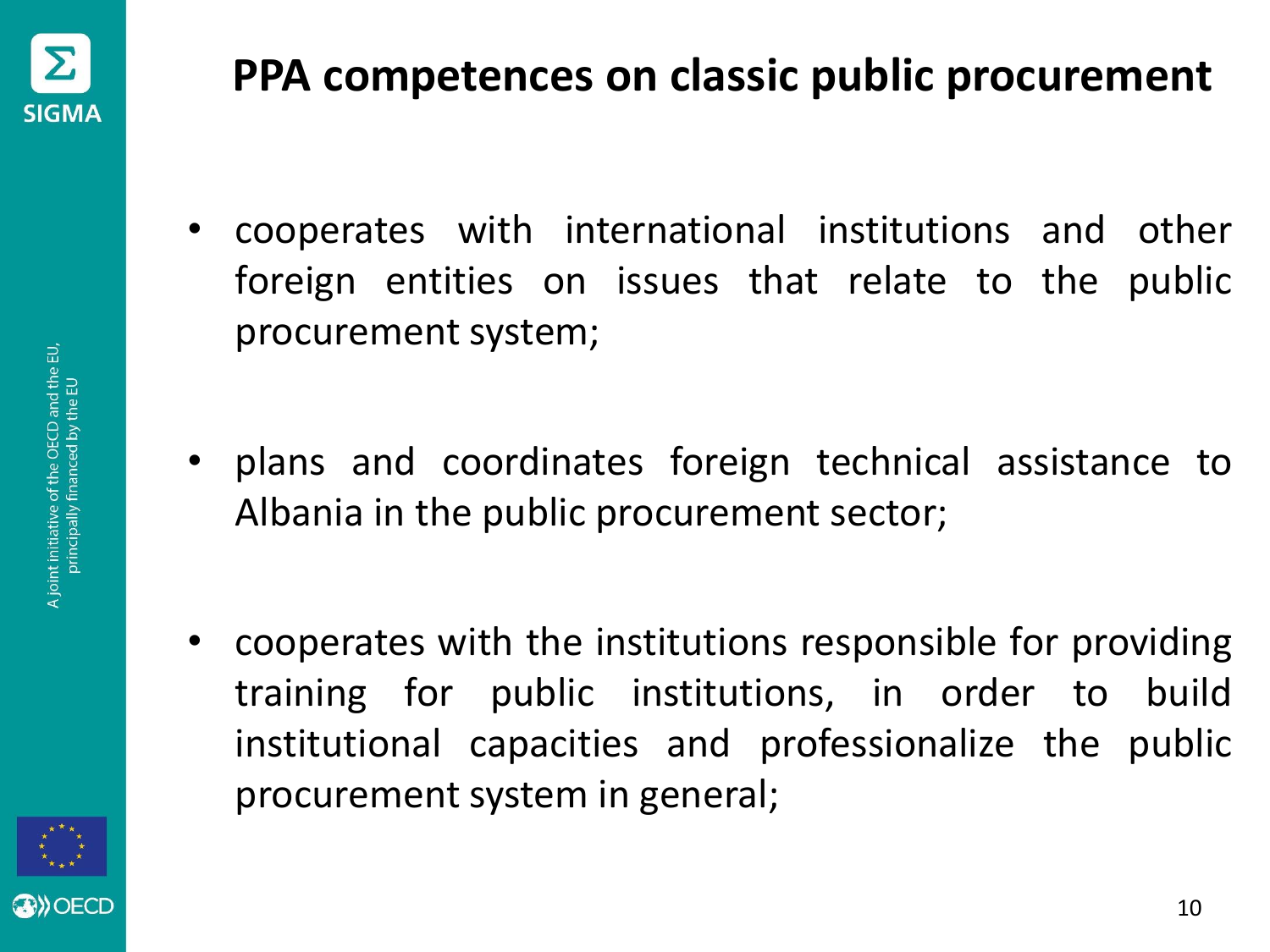

- submits an annual report to the Prime Minister on the overall functioning of the public procurement system.
- cooperates with the contracting authorities, the Public Procurement Commission, other institutions, as well as the auditing bodies, on issues related to the public procurement system, in view of the efficiency of this system;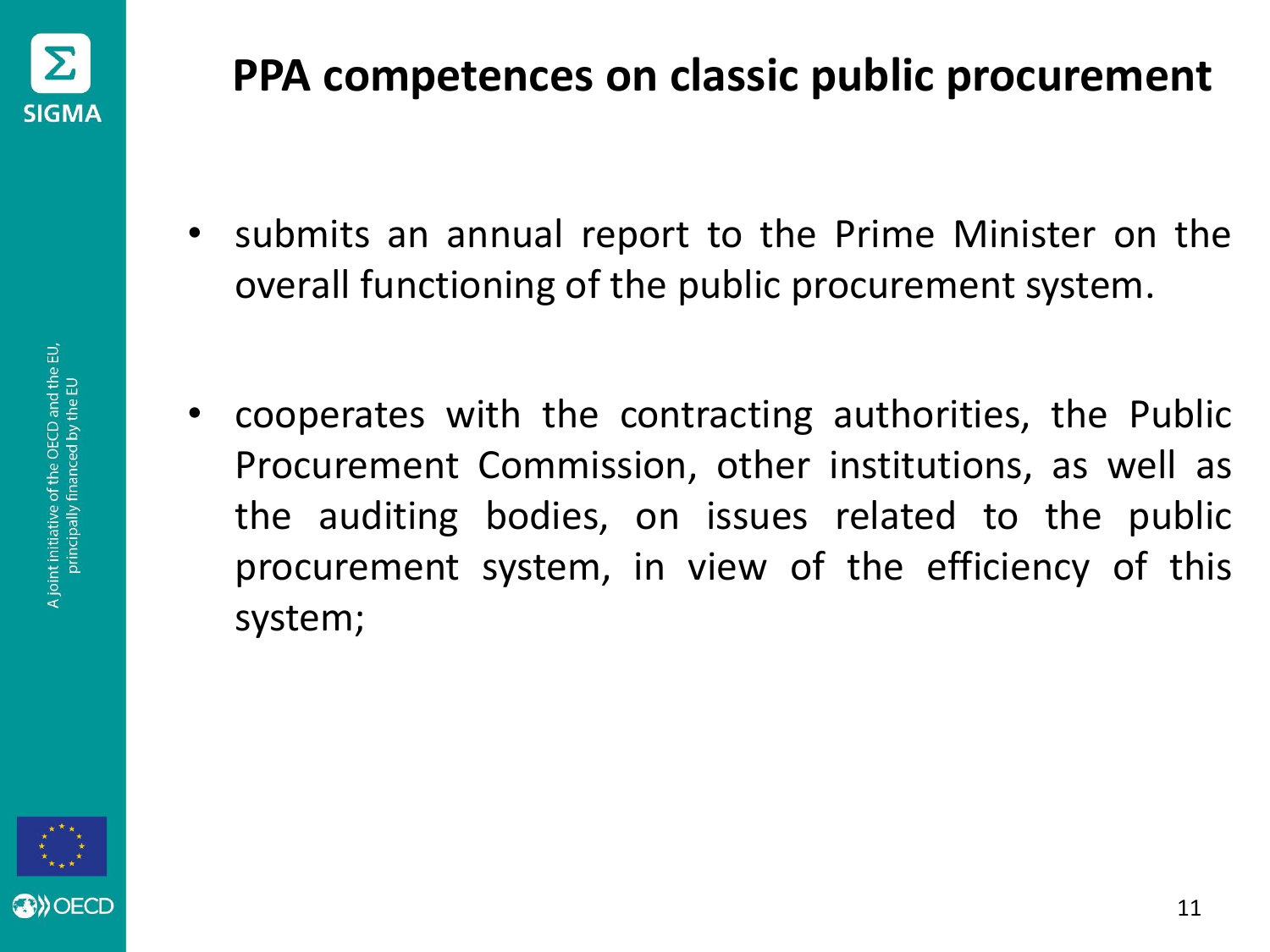

• **Taking the leadership of public procurement reform in Albania**

> *Have to be highly professional, within legal boundaries, coherent and sustainable in our decision making and trustful.*

• **Increase internal capacities first, to be able to assist and train all contracting authorities on new legislation**

> *It is very important that every one who represents the PPA, while speaking, is professional and knowledgeable on the topic.*

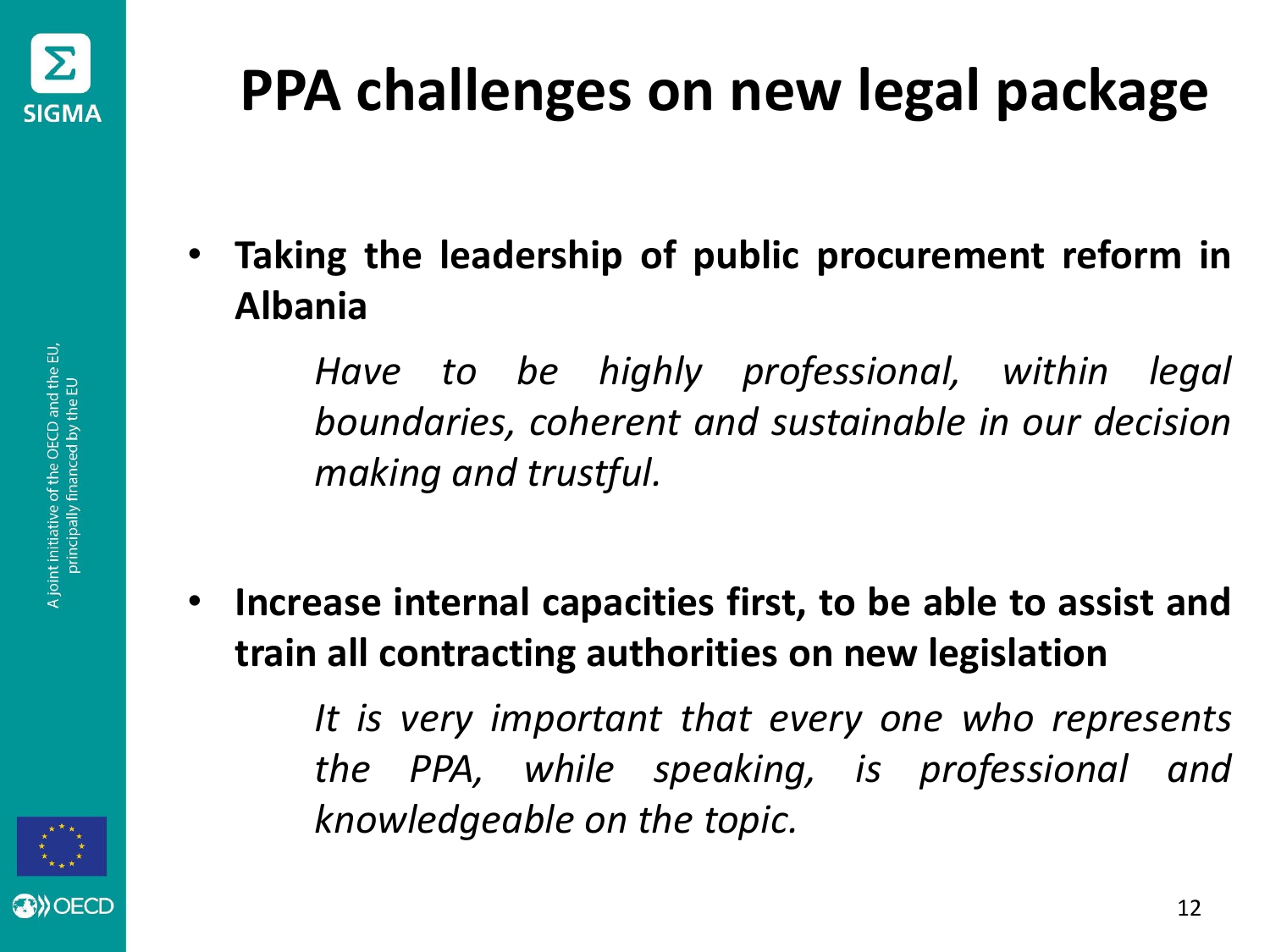

## **PPA challenges on new legal package**

- **Setting up good communication with contracting authorities**
- ✓ *Especially at the first year of application of new legislation, it's very important to understand how it is applied in practice, and if there are clauses or rules that are not clear, or that need to be amended. Communication via email is the most convenient communication way*
- ✓ *publishing recommendations, instructions and manuals,*
- ✓ *CAs always try to use PPA opinions to support their decisions.*



OFCD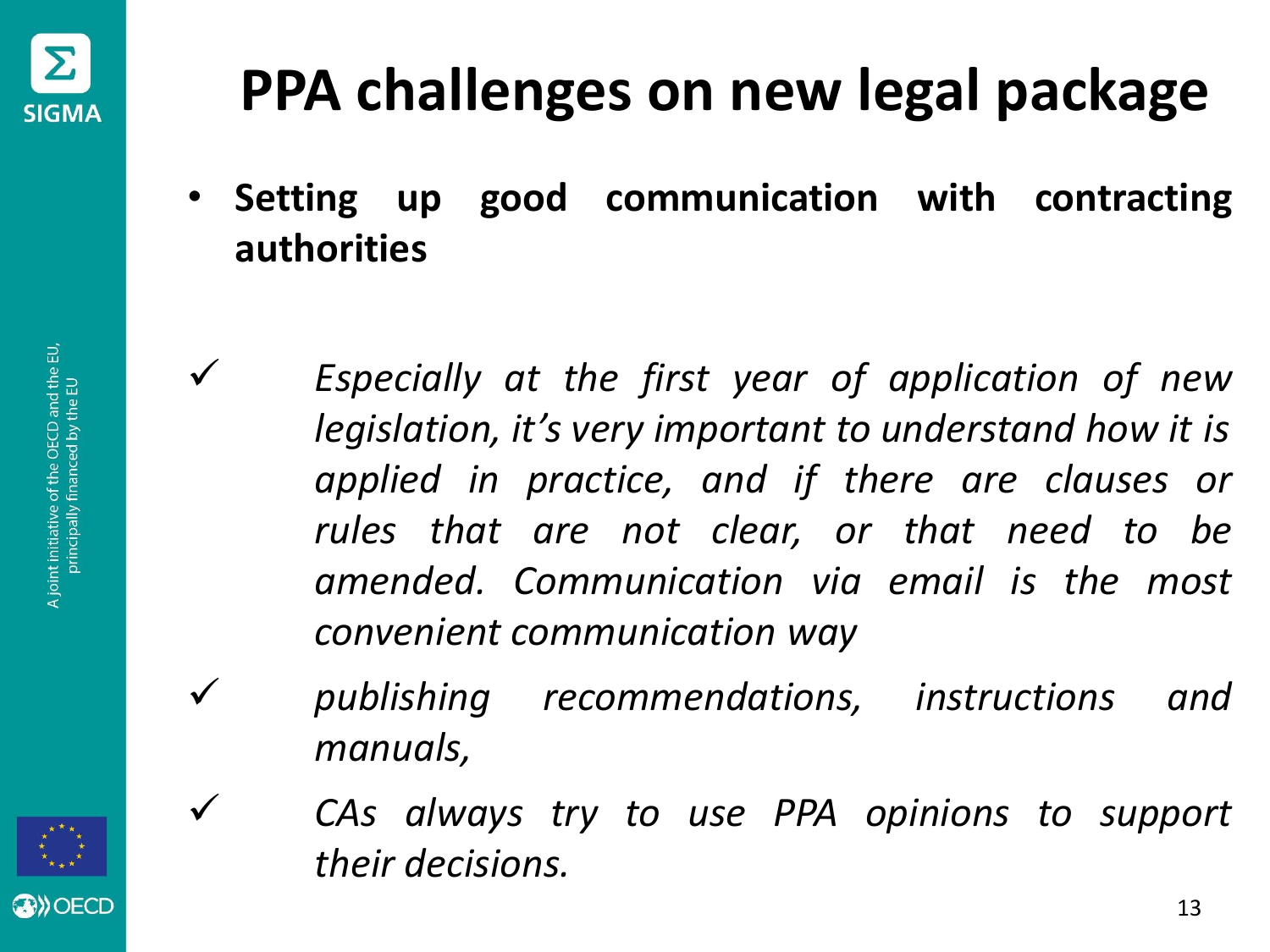

• **Good coordination with the Review Body (PPC).**

*Coordination between PPA and PPC means that both institutions should read the rules at the same way. It does not always happen and that is why coordination is a challenge. Coordination is a must, otherwise it will impact the efficiency of the whole procurement system.*

• **Managing the e-procurement system**

*Application of an e-procurement system demands continuous efforts to keep it running safe and update it to the newly introduced procurement rules.*